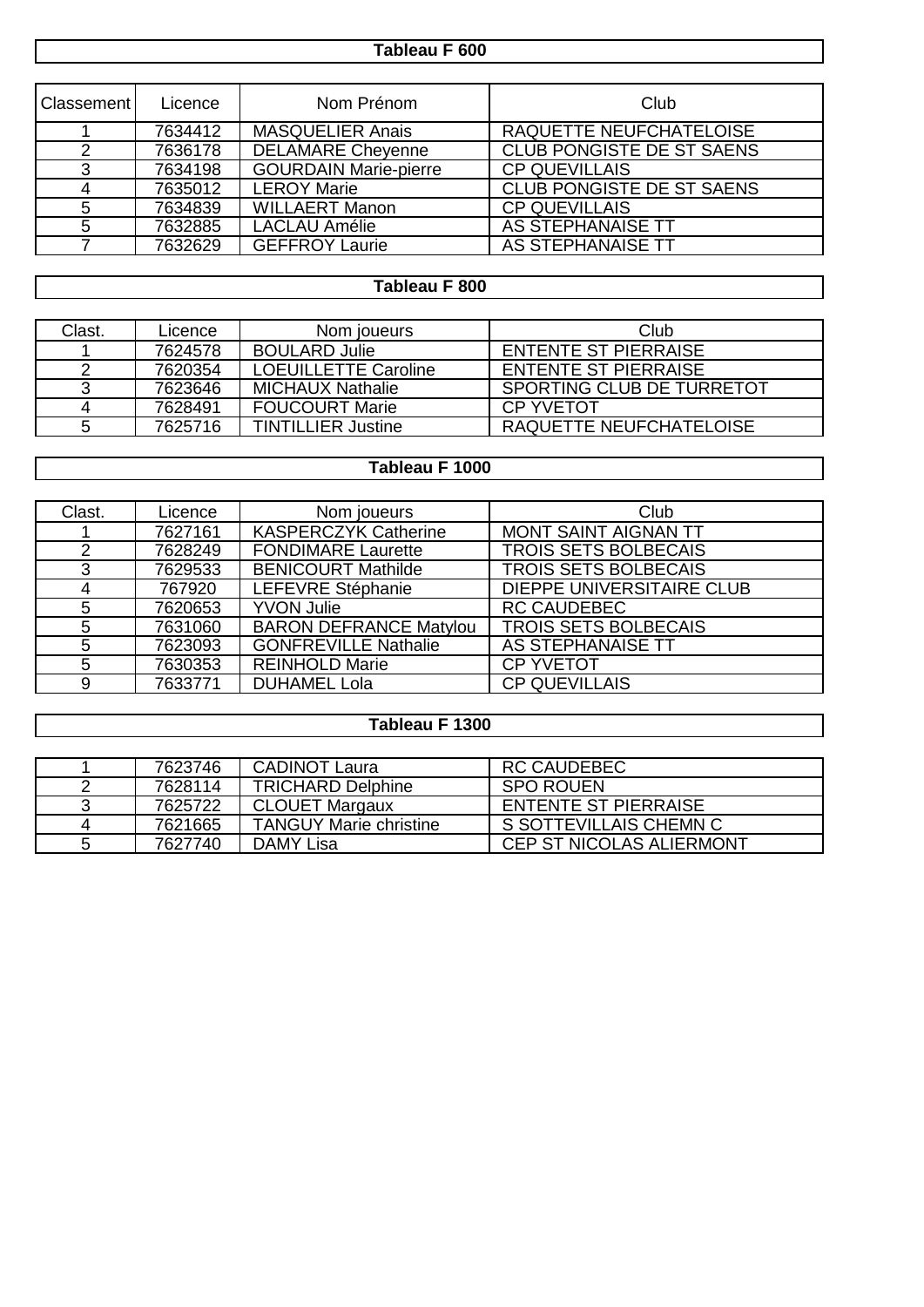**Tableau M -900**

|                | 7634475 | <b>TOE Arthur</b>        | APSSE ST SAUVEUR D'EMALLEVILLE   |
|----------------|---------|--------------------------|----------------------------------|
| $\overline{2}$ | 7634203 | <b>LANGLOIS Gaël</b>     | <b>SPO ROUEN</b>                 |
| $\overline{3}$ | 7631379 | <b>MORISSE Julien</b>    | APSSE ST SAUVEUR D'EMALLEVILLE   |
| 4              | 7634913 | <b>VERRIER Dimitri</b>   | <b>CP QUEVILLAIS</b>             |
| 5              | 7632847 | <b>BERTIN Thomas</b>     | <b>CP QUEVILLAIS</b>             |
| 6              | 7626078 | <b>FOUCOURT Pierre</b>   | <b>CP YVETOT</b>                 |
| 7              | 7618187 | <b>DEHORS Sebastien</b>  | <b>CP YVETOT</b>                 |
| 8              | 7633789 | POIGNIE Adrien           | US C BOIS GUILLAUME              |
| 9              | 7627284 | <b>FORT Laurent</b>      | <b>G C O BIHOREL</b>             |
| 10             | 7635794 | <b>CORDIER Pascal</b>    | <b>ASM AMFREVILLE TT</b>         |
| 11             | 7630805 | <b>VITRY Nicolas</b>     | <b>FRANQUEVILLE ST PIERRE</b>    |
| 12             | 7630457 | LEFEBVRE Jean-michel     | CLUB PONGISTE DE ST SAENS        |
| 13             | 7633231 | <b>FRERE Mathieu</b>     | <b>STT ST-JOUIN BRUNEVAL</b>     |
| 14             | 7632765 | <b>BERNIER Augustin</b>  | <b>ASPTT ROUEN</b>               |
| 15             | 7633350 | <b>GELLE Quentin</b>     | <b>US C BOIS GUILLAUME</b>       |
| 16             | 7632141 | <b>MAURER Alexandre</b>  | <b>ALCL TT GRAND QUEVILLY</b>    |
| 17             | 7632310 | <b>LOYER Mathieu</b>     | <b>G C O BIHOREL</b>             |
| 18             | 7619195 | <b>GODEY Antoine</b>     | <b>CP GRANDCAMP</b>              |
| 19             | 7614323 | <b>DUVILLIE Arnaud</b>   | SPORTING CLUB DE TURRETOT        |
| 20             | 2711233 | <b>GALLO Benoit</b>      | <b>AS MOTTEVILLE</b>             |
| 21             | 7634894 | <b>MADELAINE William</b> | SPORTING CLUB DE TURRETOT        |
| 22             | 7622430 | <b>ROUSSELIN Samuel</b>  | <b>CLUB PONGISTE DE ST SAENS</b> |
| 17             | 7630481 | <b>PHILIPPART Robin</b>  | <b>MESNIL ESNARD TT</b>          |
| 17             | 7634848 | <b>HALOT Pierre</b>      | <b>CP QUEVILLAIS</b>             |

## **Tableau M -1100**

| 1               | 7631648 | <b>VANDERHAEGHE Mathieu</b> | <b>CP PAVILLY</b>               |
|-----------------|---------|-----------------------------|---------------------------------|
| $\overline{2}$  | 7634956 | <b>NUGUE Christophe</b>     | <b>CP YVETOT</b>                |
| $\overline{3}$  | 7631827 | <b>DOS SANTOS ANTUNES</b>   | <b>CP YVETOT</b>                |
| $\overline{4}$  | 7626000 | <b>MARANDE Clement</b>      | CLUB PONGISTE DE ST SAENS       |
| $\overline{5}$  | 7626882 | <b>ASSAKKOUR Azedine</b>    | <b>CP QUEVILLAIS</b>            |
| $\overline{6}$  | 7628416 | <b>DESPRES Samuel</b>       | ELAN BOESIEN POUR LA MAITRISE T |
| $\overline{7}$  | 7627383 | <b>LAJOIE</b> Jonathan      | <b>ENTENTE ST PIERRAISE</b>     |
| 8               | 767325  | <b>COURALLET Benoit</b>     | ASSOC. TENNIS DE TABLE DU HAVRE |
| $\overline{9}$  | 7621948 | <b>LEBOURG Yoann</b>        | <b>TT BULLY</b>                 |
| 10              | 8814392 | <b>COSSIC Nicolas</b>       | <b>MONT SAINT AIGNAN TT</b>     |
| 11              | 7626594 | <b>BOQUET Adrien</b>        | <b>CP YVETOT</b>                |
| $\overline{12}$ | 7621468 | <b>LESTEVEN Vincent</b>     | ASSOC. TENNIS DE TABLE DU HAVRE |
| $\overline{13}$ | 7632734 | <b>HANGARD Fabien</b>       | <b>CP YVETOT</b>                |
| 14              | 762155  | <b>FOUCOURT Michel</b>      | <b>CP YVETOT</b>                |
| 15              | 7631483 | <b>MOREL Jonathan</b>       | ALCL TT GRAND QUEVILLY          |
| 16              | 7628463 | <b>MARUITTE Kevin</b>       | FR ISNEAUVILLE                  |
| 17              | 765186  | <b>COLBOC Bruno</b>         | RACING CLUB PORT DU HAVRE       |
| $\overline{17}$ | 6217284 | <b>CONRATTE Romain</b>      | <b>F J LA REMUEE</b>            |
| $\overline{17}$ | 7631786 | <b>PROTAIS Adrien</b>       | <b>FRANQUEVILLE ST PIERRE</b>   |
| 17              | 7626499 | <b>LUTZ Yann</b>            | RACING CLUB PORT DU HAVRE       |
| $\overline{17}$ | 7632963 | <b>CALAIS Jimmy</b>         | S SOTTEVILLAIS CHEMN C          |
| 17              | 7629407 | <b>AUBER Mathias</b>        | <b>CP GRANDCAMP</b>             |
| 17              | 7632500 | <b>ROSE David</b>           | RACING CLUB PORT DU HAVRE       |
| $\overline{21}$ | 1415510 | <b>DANZELLE Frédéric</b>    | <b>AS MOTTEVILLE</b>            |
| $\overline{25}$ | 7619727 | LEVESQUE Davy               | AS STE ADRESSE T.T.             |
| 25              | 7617740 | SILVESTRE TOUSSAINT         | AS STE ADRESSE T.T.             |
| $\overline{25}$ | 766385  | <b>COMMARE Dominique</b>    | <b>F J LA REMUEE</b>            |
| 25              | 7630497 | <b>FORT Allan</b>           | <b>G C O BIHOREL</b>            |
| $\overline{25}$ | 761168  | <b>TRANCHARD Paul</b>       | <b>MESNIL ESNARD TT</b>         |
| $\overline{25}$ | 7629350 | <b>BERTIN Paul</b>          | CP MONTVILLE ANCEAUMEVILLE      |
| 25              | 5010743 | POISSON Rémy                | <b>FRANQUEVILLE ST PIERRE</b>   |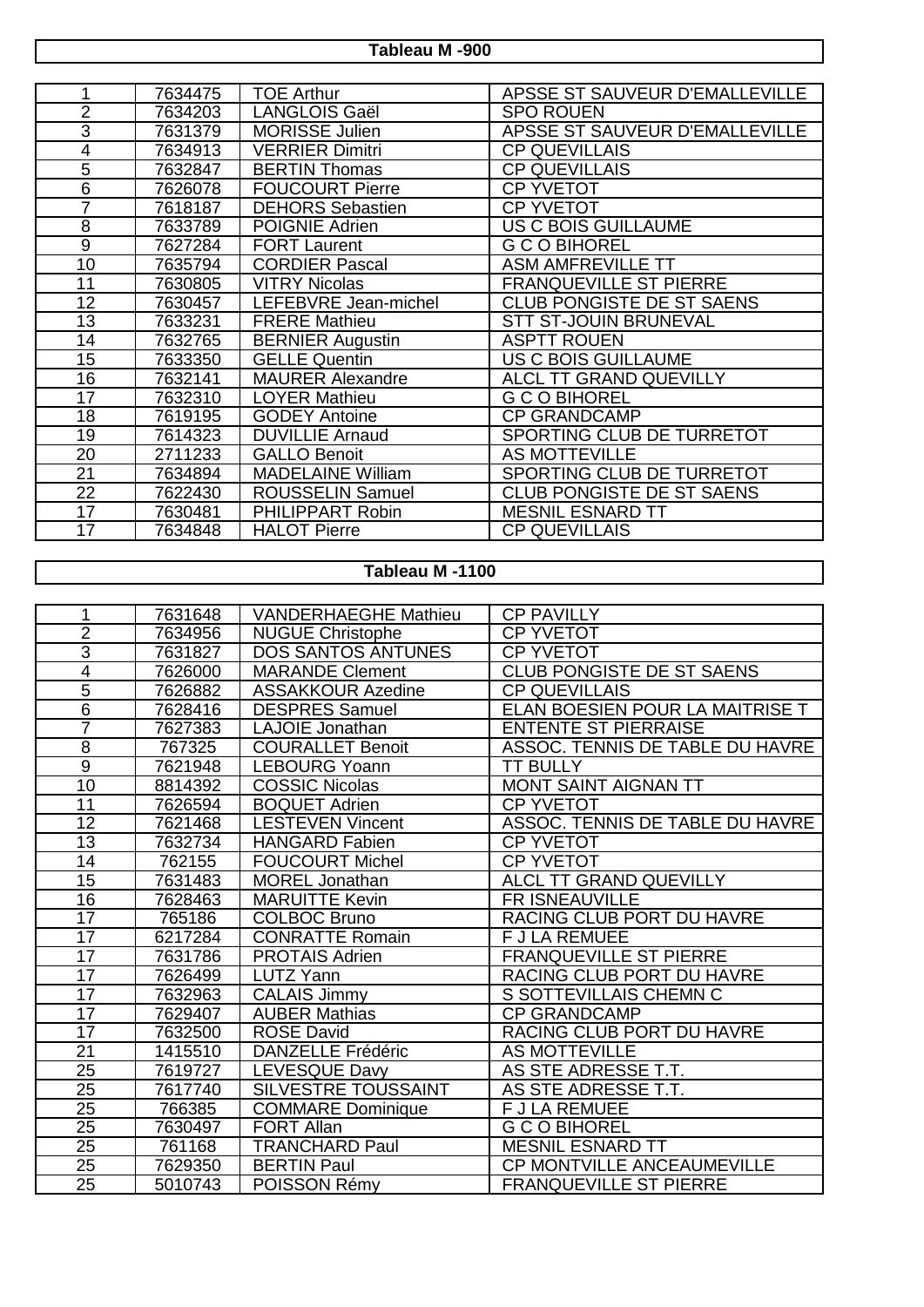**Tableau M -1300**

| 1                       | 7631879 | <b>LETOURNEUR Pierre</b>   | S SOTTEVILLAIS CHEMN C           |
|-------------------------|---------|----------------------------|----------------------------------|
| $\overline{2}$          | 7631831 | <b>CROGUENNEC Gaël</b>     | <b>SPO ROUEN</b>                 |
| $\overline{3}$          | 7632781 | <b>LEJEUNE Romain</b>      | <b>DIEPPE UNIVERSITAIRE CLUB</b> |
| $\overline{\mathbf{3}}$ | 7623793 | <b>LORENTE Mathieu</b>     | <b>CP QUEVILLAIS</b>             |
| 5                       | 7632033 | <b>BLANCHARD Sébastien</b> | <b>CP QUEVILLAIS</b>             |
| $\overline{5}$          | 7629417 | <b>GUILLON Clément</b>     | ALCL TT GRAND QUEVILLY           |
| $\overline{5}$          | 7616321 | <b>BERROCHE Dominique</b>  | RACING CLUB PORT DU HAVRE        |
| $\overline{5}$          | 7629025 | <b>QUERNIARD Killian</b>   | <b>DIEPPE UNIVERSITAIRE CLUB</b> |
| $\overline{9}$          | 7631485 | <b>BELLETRE</b> Jean-marc  | <b>TT BULLY</b>                  |
| $\overline{9}$          | 7631579 | <b>HÉMERY Bastien</b>      | MONT SAINT AIGNAN TT             |
| $\overline{9}$          | 7629445 | <b>CHANGARNIER Pierre</b>  | COF DUNOISE PONGISTE             |
| $\overline{9}$          | 7632234 | <b>DESTAIS Gautier</b>     | <b>US C BOIS GUILLAUME</b>       |
| $\overline{9}$          | 7627502 | <b>GILOT Geoffroy</b>      | MONT SAINT AIGNAN TT             |
| $\overline{9}$          | 769904  | <b>TUBEUF Sebastien</b>    | <b>F J LA REMUEE</b>             |
| $\overline{9}$          | 7630102 | <b>LANDELLE</b> Jonathan   | <b>DIEPPE UNIVERSITAIRE CLUB</b> |
| $\overline{9}$          | 7628313 | <b>BOURREE David</b>       | <b>TT OISSEL</b>                 |
| $\overline{17}$         | 7626081 | <b>FILIN Yoann</b>         | <b>CP YVETOT</b>                 |
| $\overline{17}$         | 7624884 | <b>HOUDMONT Fabien</b>     | A AMICALE COURONNAISE            |
| 17                      | 7627998 | <b>COURTOIS Christian</b>  | <b>CP YVETOT</b>                 |
| 17                      | 7622546 | <b>LAPERDRIX Nicolas</b>   | RACING CLUB PORT DU HAVRE        |
| $\overline{17}$         | 7626110 | <b>MANUEL Nicolas</b>      | S SOTTEVILLAIS CHEMN C           |
| 17                      | 7631048 | <b>BERTIN Kevin</b>        | <b>TT BULLY</b>                  |
| $\overline{17}$         | 7631265 | <b>BEUZELIN Robin</b>      | <b>ALCL TT GRAND QUEVILLY</b>    |
| $\overline{17}$         | 7623252 | <b>SAUMON Olivier</b>      | MONT SAINT AIGNAN TT             |
| 17                      | 7616542 | DE SAINT JORES Joel        | RACING CLUB PORT DU HAVRE        |
| $\overline{17}$         | 7622043 | <b>STAIGRE Baptiste</b>    | <b>TT OISSEL</b>                 |
| $\overline{17}$         | 7611614 | <b>MARTOT Fabrice</b>      | <b>ENTENTE PONGISTE DU ROBEC</b> |
| 17                      | 7629600 | <b>DEBRAY Nicolas</b>      | <b>FR ISNEAUVILLE</b>            |
| $\overline{17}$         | 7614180 | <b>PORET Cyrille</b>       | <b>U S FECAMPOISE</b>            |
| 17                      | 7620625 | <b>MARC Cedric</b>         | <b>FJLA REMUEE</b>               |
| 17                      | 7628664 | <b>BIOUX Axel</b>          | <b>DIEPPE UNIVERSITAIRE CLUB</b> |
| 17                      | 7618400 | <b>TESSIER Lambert</b>     | <b>F J LA REMUEE</b>             |
| $\overline{33}$         | 767389  | <b>GUINARD Christian</b>   | RACING CLUB PORT DU HAVRE        |
| $\overline{33}$         | 7615497 | <b>PERRIN Eric</b>         | <b>COF DUNOISE PONGISTE</b>      |